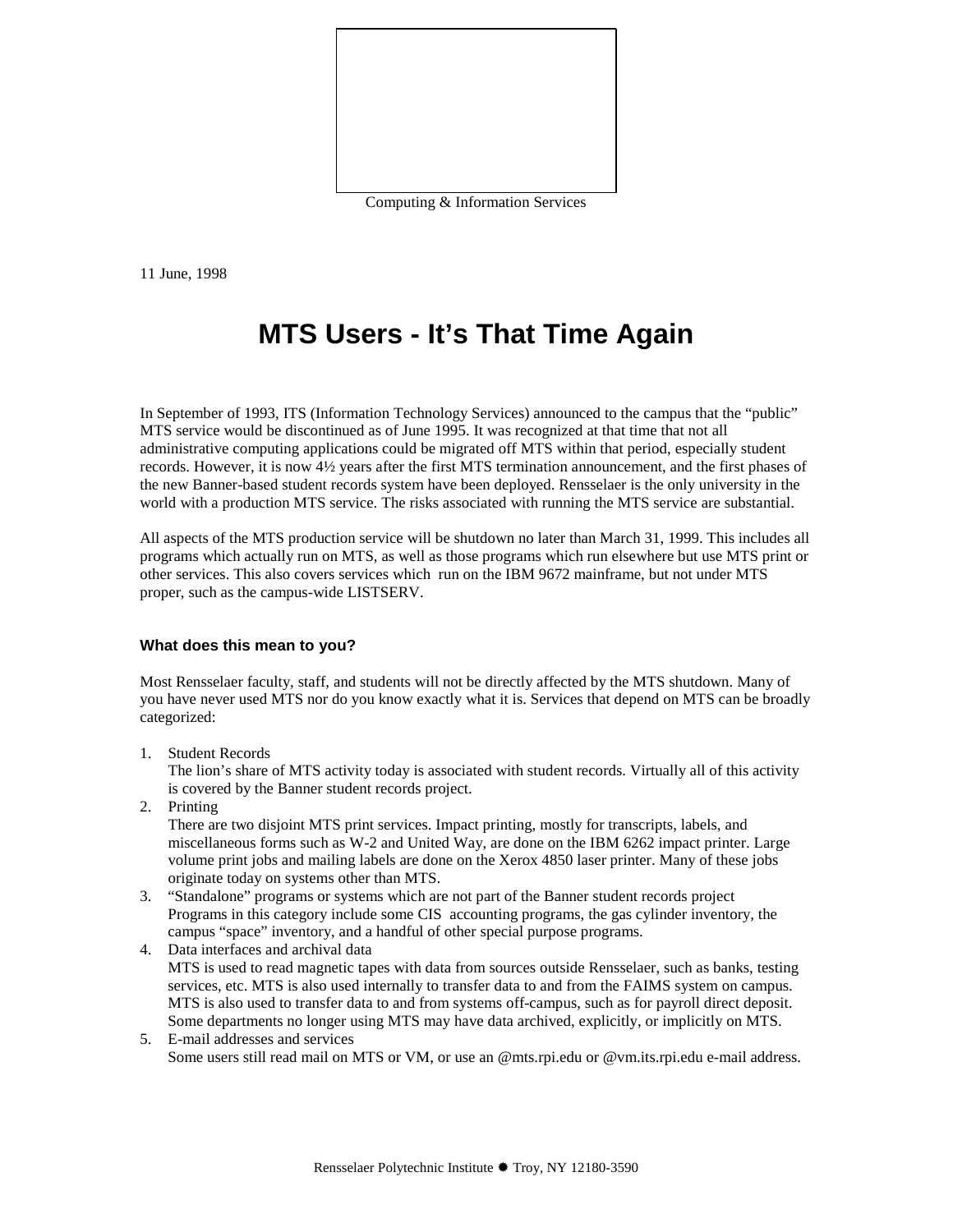## **What happens next?**

| Date              | Event                                                                       |
|-------------------|-----------------------------------------------------------------------------|
| August 30, 1998   | MTS 6262 impact printing service terminated                                 |
|                   | MTS RJE service terminated                                                  |
|                   | Spectrum Online Ordering system terminated                                  |
|                   | MTS real 3270 "coax" service terminated                                     |
|                   | All VM-based services terminated                                            |
| December 31, 1998 | Xerox 4850 printer service terminated                                       |
|                   | @mts.rpi.edu and @vm.its.rpi.edu e-mail addresses will no longer be honored |
| March 31, 1999    | MTS is shutdown for the last time.                                          |

## **Student Records**

The migration to the Banner-based student records system is well underway, with registration for Fall 98 classes already having taken place this Spring on the Banner system. Assuming implementation schedules are kept, the MTS shutdown timetable should not impact student records processes.

## **Printing**

Impact printing on MTS covers transcripts, labels, and miscellaneous forms such as W-2 and United Way. The Banner-based student records system will not depend on the MTS-attached impact printer for printing transcripts. Over the last 5 years, all the technology required to print mailing labels is available on MS Windows PCs. Many companies moved their W-2 forms processors to laser printers years ago. In fact, at Rensselaer we printed our W-2 forms on laser printers for a year or two. There is no technical impediment to doing so again.  $\boxtimes$  Some miscellaneous forms may require the use of an impact printer, and once we fully understand the need, CIS will help find the appropriate campus solution.

The MTS-attached Xerox 4850, which has a maximum print speed of 48 pages per minute, is used exclusively for administrative printing – student records, financial reports, labels, and mass letter mailings. The Banner implementation at Rensselaer assumes an increasing number of departmental printers instead of our current system of centralized printers, with output delivered to various buildings throughout campus. Commodity printers from Xerox, Lexmark, and HP which are not that much slower than the central Xerox 4850 can be purchased for a few thousands of dollars. Personal computer or department based solutions can easily be deployed for mass letter mailings, using standard tools such as Microsoft Word. As in the case of the impact printer, labels can easily be produced and printed using departmental resources.

 $\boxtimes$  CIS will arrange for demonstrations from Avery and other appropriate vendors to explore local printing solutions for labels, envelopes, and other special printing applications.

# **"Standalone" programs or systems which are not part of the Banner SRS project**

There are efforts already underway to move many of these programs off of MTS. CIS still uses MTS for telecom and RCS billing, but has bought, and is implementing an Oracle-based package which runs under Windows NT to provide these functions. The "restricted lot parking system" has already moved off MTS.  $\boxtimes$  Rensselaer will be participating with Staples beta test of their new Web-based online ordering system to replace our Spectrum ordering on MTS.  $\boxtimes$  CIS has acquired, and will be implementing a new list manager to replace the LISTSERV running on the IBM mainframe under VM. $\boxtimes$  CIS will work with departments to help identify standalone MTS applications, and to explore options for moving these applications off MTS.